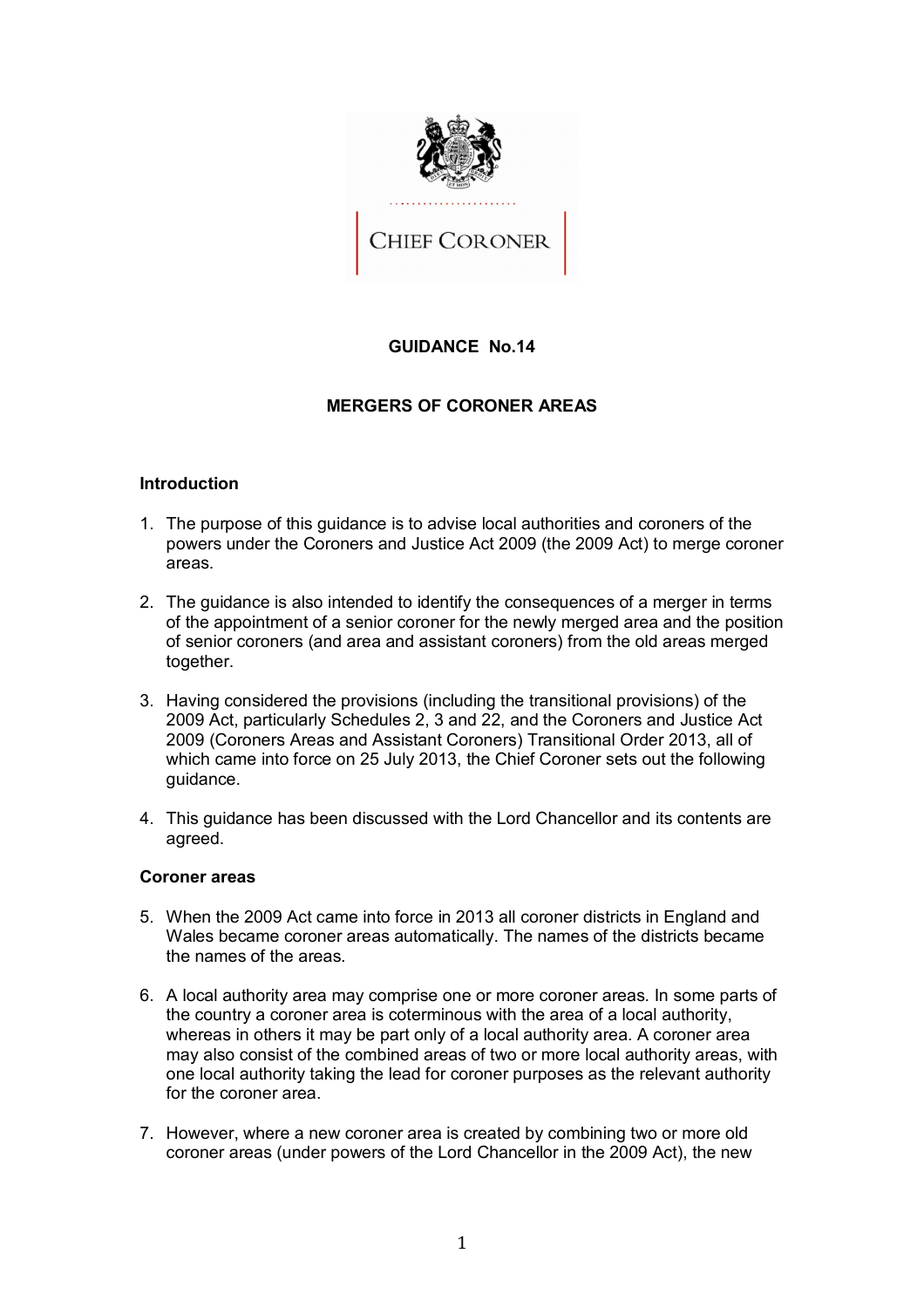coroner area cannot consist of part only of a local authority area. It must consist of a whole local authority area or more than one local authority area.

- 8. Where decisions are to be made about mergers of coroner areas or the appointment of a senior coroner for a newly created coroner area, in the case of a coroner area consisting of two or more local authority areas, the relevant authority must consult the other authorities before making a decision.
- 9. For the purposes of this guidance the local authority (whether a single authority or multiple authorities) will be referred to as the relevant authority.

#### **Mergers of coroner areas**

- 10. The Lord Chancellor may, after consultation, make orders altering coroner areas, either combining (merging) or dividing coroner areas.
- 11. The Lord Chancellor has no present plans for dividing coroner areas.
- 12. There are presently 95 coroner areas in England and Wales (with 87 senior coroners). It is the view of the Chief Coroner, following upon the recommendations of the Luce Review in 2003<sup>1</sup>, that the number of coroner areas should be reduced in order to create sensibly sized coroner areas, taking into account the numbers of reported deaths, geographical size and types of coroner work in the area. In many cases 3,000-5,000 reported deaths would be an appropriate number, although smaller or larger areas may in places be appropriate. There are many part-time coroner jurisdictions which are too small for effective management and cost-efficiency.
- 13. In the short term mergers of coroner areas are only likely to take place with the agreement of all local authorities concerned. The Lord Chancellor must in any event consult with local authorities (amongst others) before ordering a merger. There is, however, no reason in principle why the Lord Chancellor should not in due course combine areas after consultation but without agreement where there is a clear case for merger.
- 14. Where a relevant authority wishes to merge one or more coroner areas into one larger coroner area it should apply to the Lord Chancellor with written reasons, providing a business case for the merger. Before doing so it should consult with the Chief Coroner. The Ministry of Justice has standard forms and specimen examples to help with the business case.
- 15. Where, following statutory consultation, the Lord Chancellor makes an order altering coroner areas by combining an existing coroner area with one or more coroner areas, the newly combined area will receive a new name from the Lord Chancellor.
- 16. As above, a newly combined coroner area cannot consist of only part of a local authority area. It must consist of a whole local authority area or more than one local authority area.
- 17. In considering a potential merger local authorities are encouraged to think carefully about the future of their coroner area(s), including sensible succession

<sup>&</sup>lt;sup>1</sup> Death Certification and Investigation in England, Wales and Northern Ireland: The Report of a Fundamental Review, Cm 5831.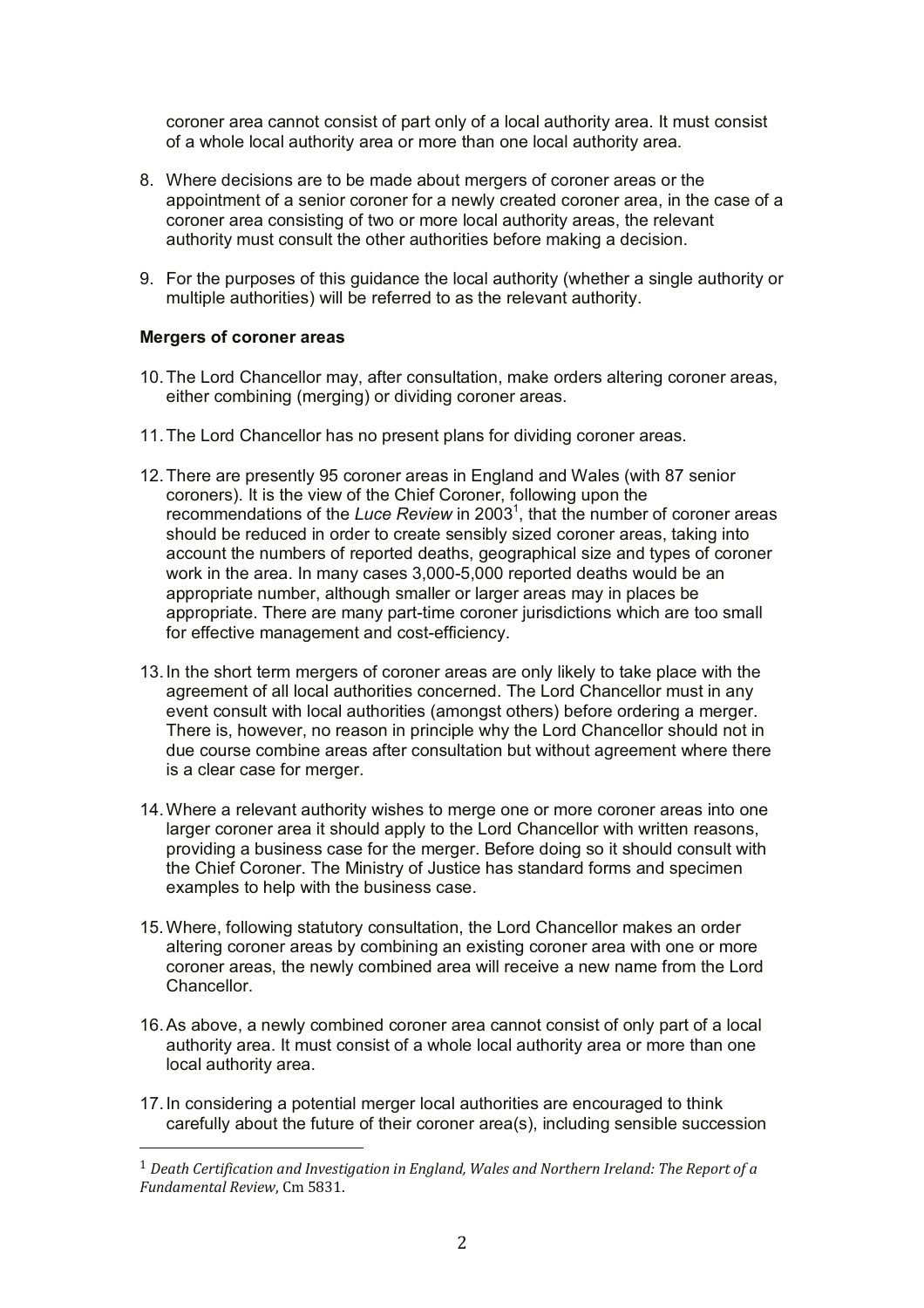where appropriate for the post of senior coroner, and planning for the prudent development of their local coroner service in the interests of the public.

 18.Where possible the relevant authority should state its intentions about the appointment of a new senior coroner in advance of merger. In this way senior coroners who may be affected by the merger will know in advance what is intended and can, if required, have discussions with the relevant authority about their future.

# **Appointment of new senior coroner**

- 19.Where a new coroner area is created by the merger of one or more coroner areas (the old areas), the relevant authority must appoint a senior coroner for the new area. The appointment must be made within three months of the merger (or within whatever further period the Lord Chancellor allows).
- 20.The relevant authority responsible under the 2009 Act will appoint a senior coroner for the new coroner area in one of two ways:

**Option 1.** - The relevant authority may appoint one of the senior coroners from the old areas.

**Option 2.** - Alternatively, the relevant authority may appoint a senior coroner following an open competition. The competition will be open to all suitably qualified coroners.

- 21.In either case the appointment of the new senior coroner cannot be made without the consent of the Lord Chancellor and the Chief Coroner.
- 22.It will be a matter for the relevant authority to decide which option to choose, bearing in mind the matters set out below. The relevant authority may seek the views of the Chief Coroner or the Ministry of Justice but in the end it will be the relevant authority's decision.
- relevant authority's decision. 23.If option (1) is chosen there will be no open competition.

#### *Option 1: Appointment from one of the senior coroners of the old areas*

- 24.Relevant authorities are advised that option (1) should usually be the preferred option. It has the effect of preserving the status quo (in part at least), of allowing an existing coroner to remain in office and therefore not putting an existing coroner at risk of loss of senior coroner office in an open competition. It also avoids the possible payment of compensation for early retirement (see below).
- 25.But the relevant provisions of the 2009 Act do not provide automatic inheritance of the newly formed coroner area for the remaining coroner (where there is only one remaining). If two coroner areas are merged into one when one of the existing senior coroners retires, the other senior coroner has no entitlement as of right to become the new senior coroner. A new senior coroner must be appointed for the new coroner area and it will be a matter for the relevant authority as to how to proceed, with option (1) or option (2).
- 26.Where, therefore, the remaining senior coroner has had only limited experience as a senior coroner or where the merged area will be considerably larger (in terms of numbers of reported deaths) than the remaining coroner's current area,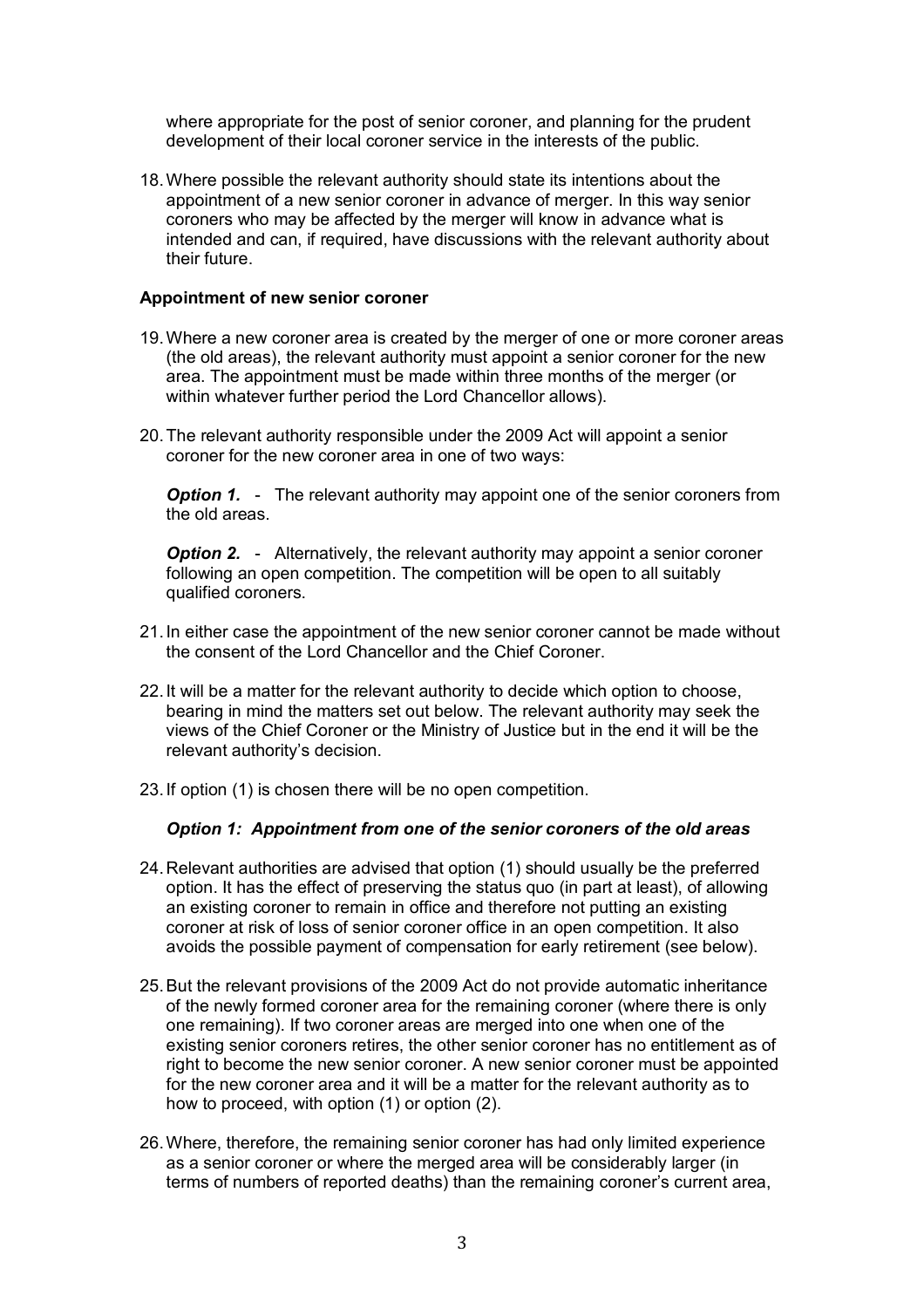the relevant authority may wish to consider the following points in deciding whether option (2) may be preferable:

- experience is a sufficient guide to their appointing him/her as senior coroner of a much larger coroner area or taking on a very different area profile eg prisons for the first time. The extent of the experience of the remaining senior coroner. Whether that
- of their experience. Whether the public will have sufficient confidence in that person in the light
- held, so that the best candidate for the post can be appointed. The likelihood that a good field of candidates will apply if a competition is
- 27.Where option (1) is chosen the relevant authority must be satisfied that their choice of senior coroner is a rational, fair and proportionate decision. The coroner so appointed may be over the age of 70 and/or not comply with the 5-year judicial appointment eligibility condition, so long as the coroner was in post as senior coroner for one of the old areas when the 2009 Act came into force. Against this legislative background local authorities are reminded that all coroners hold office on whatever terms they agree with their relevant authority.
- 28.Local authorities are reminded that senior coroners may only be removed from office by the Lord Chancellor (with the agreement of the Lord Chief Justice) for incapacity or misbehaviour. Local authorities appoint senior coroners but they do  not employ them. **They cannot remove or dismiss senior coroners by merger of coroner areas or in any other way.**
- 29.Where, therefore, two or more areas are to be merged, the relevant authority must look carefully at the options in advance in order to achieve fairness for the senior coroners of the old areas.
- 30.There can only be one senior coroner in a newly merged coroner area. Merger of two or more coroner areas will therefore involve the loss of office of one or more senior coroners. If one (or more) retires leaving only one senior coroner from the old areas remaining, under option 1 that senior coroner will usually be chosen as senior coroner for the newly merged coroner area, subject to the necessary consents
- consents. 31.Where however there are two (or more) senior coroners from the old coroner areas, the relevant authority will apply one or more of the following alternatives -
	- (1) Appoint one as the new senior coroner.
	- (2) Allow one or more to retire.
	- (3) Offer the other (or others) where appropriate the salaried post of area coroner for the enlarged area at no loss of salary, or
	- (4) Pay agreed compensation for early retirement.
- 32.It is expected that the relevant authority will take all reasonable steps to accommodate a former senior coroner who is displaced from the post of senior coroner by this process.
- 33.The relevant authority would be well advised to consider these alternatives in advance of merger.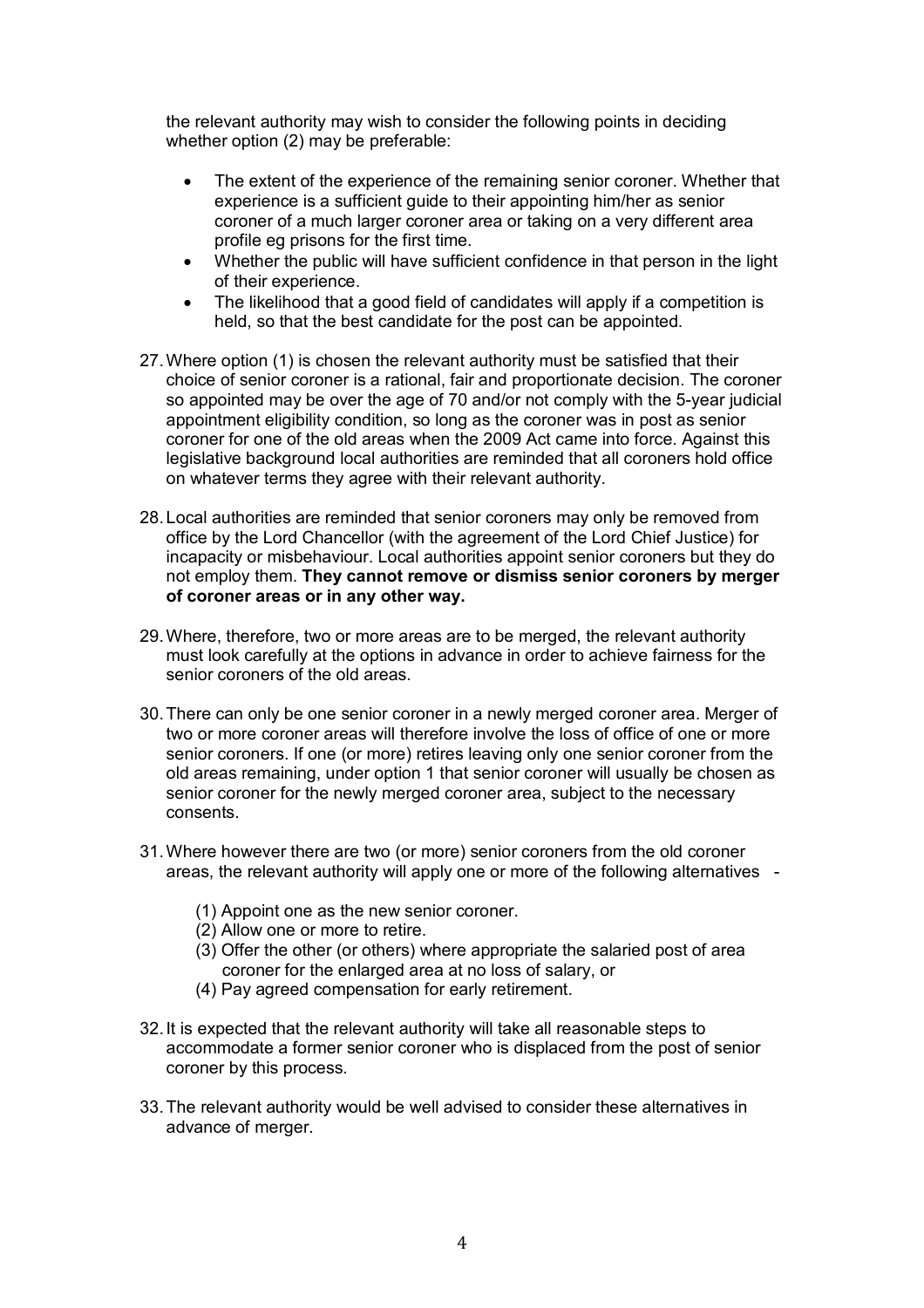# *Option 2: Appointment following open competition*

- 34.Where the relevant authority decides upon option (2), the relevant authority will apply one or more of the following alternatives -
	- (1) Hold an open competition. One or more senior coroners of the old areas may apply for the new post, as well as other candidates from within or outside the old coroner areas. The relevant authority appoints the best candidate after a full and open competition (subject to the necessary consents). See the Chief Coroner's Guidance No. 6 *The Appointment of Coroners*.
	- (2) Allow one or more senior coroners to retire.
	- (3) Offer the other (or others) where appropriate the salaried post of area coroner for the enlarged area at no loss of salary, or
	- (4) Pay agreed compensation for early retirement.
- 35.Where a senior coroner (or senior coroners) from one of the old areas applies but fails to win the competition, that senior coroner (or senior coroners) will be offered alternatives (2) – (4).
- 36.The relevant authority which decides on option (2) would be well advised to consider these alternatives in advance of merger.

#### **Compensation**

- 37.As a result of the process of merger, in particular in relation to option (2), one or more senior coroners from the old coroner areas may no longer hold the position of senior coroner. It is arguable that the displaced senior coroner (or senior coroners) is entitled to remain a salaried coroner (with no reduction in salary) but not entitled as of right to continue to hold the office of senior coroner. Be that as it may one of the alternatives in the process is to offer a displaced senior coroner from an old area a new position as area coroner in an enlarged merged area.
- 38.Another alternative is to offer and agree compensation for early retirement.
- 39.The amount of compensation will be a matter for the relevant authority. Local authorities will have their own established procedures for assessing compensation for loss of contract of employment which can no doubt be used in appropriate cases as a starting point for assessing loss of office. They will of course have to take into account the existing agreed terms and conditions between coroner and relevant authority and be mindful that senior coroners in post at the coming into force of the 2009 Act are not obliged to retire at the age of 70.

# **Area coroners and assistant coroners**

- 40.Where two or more areas are merged the relevant authority of the new area, together with the new senior coroner, will have to re-assess the extent of the coroner team. Existing area coroners and assistant coroners cannot lose their posts just as a result of a merger. But the relevant authority is entitled to consider the needs of the newly merged area.
- 41.As the Chief Coroner's Guidance No. 6 *The Appointment of Coroners* provides, assistant coroners appointed after the coming into force of the 2009 Act should be appointed for an initial term of 12 months and thereafter for a renewable term of three years. For those who held these posts in the old areas, either as old or